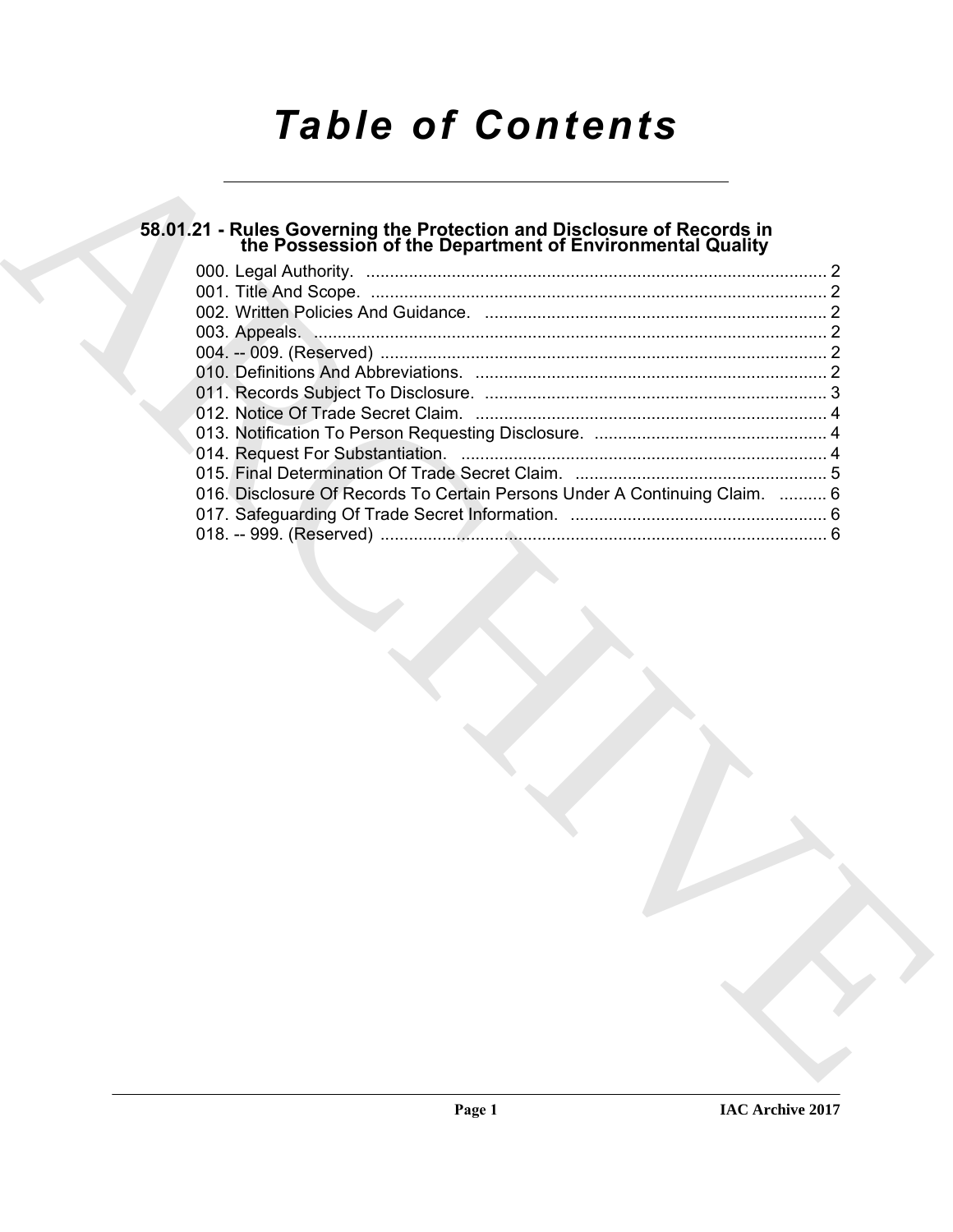#### **IDAPA 58 TITLE 01 CHAPTER 21**

#### <span id="page-1-0"></span>**58.01.21 - RULES GOVERNING THE PROTECTION AND DISCLOSURE OF RECORDS IN THE POSSESSION OF THE DEPARTMENT OF ENVIRONMENTAL QUALITY**

#### <span id="page-1-1"></span>**000. LEGAL AUTHORITY.**

The Idaho Legislature has given the Board of Environmental Quality the authority to promulgate these rules pursuant to Sections 74-114(8), 39-105, and 39-107, Idaho Code. (4-5-00) to Sections  $74-114(8)$ ,  $39-105$ , and  $39-107$ , Idaho Code.

#### <span id="page-1-2"></span>**001. TITLE AND SCOPE.**

**01.** Title. These rules shall be cited as IDAPA 58.01.21, "Rules Governing the Protection and re of Records in the Possession of the Department of Environmental Quality." (4-5-00) Disclosure of Records in the Possession of the Department of Environmental Quality."

**02. Scope**. These rules adopt measures governing the disclosure and protection of records in the possession of the Idaho Department of Environmental Quality, in accordance with Section 74-114, Idaho Code. These rules affect members of the public submitting records to the Department of Environmental Quality as well as members of the public seeking access to Department of Environmental Quality records. (4-5-00) members of the public seeking access to Department of Environmental Quality records.

#### <span id="page-1-3"></span>**002. WRITTEN POLICIES AND GUIDANCE.**

As described in Section 67-5201(19)(b)(iv), Idaho Code, the Idaho Department of Environmental Quality may have written policies or guidance pertaining to the interpretation and implementation of these rules and the underlying statutes. Such written statements can be inspected and copied at cost at the Idaho Department of Environmental Quality, 1410 N. Hilton, Boise, Idaho 83706-1255. (4-5-00)

#### <span id="page-1-4"></span>**003. APPEALS.**

Persons may be entitled to appeal agency actions under these rules pursuant to Sections 74-114(6)(b) or 74-115, Idaho Code, or the IDAPA 58.01.23, "Rules of Administrative Procedure Before the Board of Environmental Quality."

(3-15-02)

#### <span id="page-1-5"></span>**004. -- 009. (RESERVED)**

#### <span id="page-1-6"></span>**010. DEFINITIONS AND ABBREVIATIONS.**

<span id="page-1-7"></span>**Air Pollution Emission Data**. The definition set forth in 40 CFR 2.301(a)(2), revised as of July 1, with reference to any source of emission of any substance into the air: (4-5-00) 1998, as follows with reference to any source of emission of any substance into the air:

**a.** Information necessary to determine the identity, amount, frequency, concentration, or other characteristics (to the extent related to air quality) of any emission which has been emitted by the source (or of any pollutant resulting from any emission by the source), or any combination of the foregoing;  $(4-5-00)$ pollutant resulting from any emission by the source), or any combination of the foregoing;

**b.** Information necessary to determine the identity, amount, frequency, concentration, or other characteristics (to the extent related to air quality) of the emissions which, under an applicable standard or limitation, the source was authorized to emit (including, to the extent necessary for such purposes, a description of the manner or rate of operation of the source; and (4-5-00) rate of operation of the source; and

**c.** A general description of the location and/or nature of the source to the extent necessary to identify the source and to distinguish it from other sources (including, to the extent necessary for such purposes, a description of the device, installation, or operation constituting the source). (4-5-00) of the device, installation, or operation constituting the source).

**SEARCH 21**<br> **SEARCH 21 FOLLS GOVERNMO THE PROTECTION AND DISCUSSIVE OF RECORDS IN THE<br>
POSSESSION OF THE DEPARTMENT OF ENVIRONMENTAL QUALITY<br>
1981. IF CALL ATTENDENTS,<br>
1991. IF CALL ATTENDENTS, SURGE FROM DISCUSSION CON d.** Notwithstanding Subsections 010.01.a., 010.01.b., and 010.01.c., the following information shall be considered to be emission data only to the extent necessary to allow DEQ to disclose publicly that a source is (or is not) in compliance with an applicable standard or limitation, or to allow DEQ to demonstrate the feasibility, practicability, or attainability (or lack thereof) of an existing or proposed standard or limitation: (4-5-00) practicability, or attainability (or lack thereof) of an existing or proposed standard or limitation: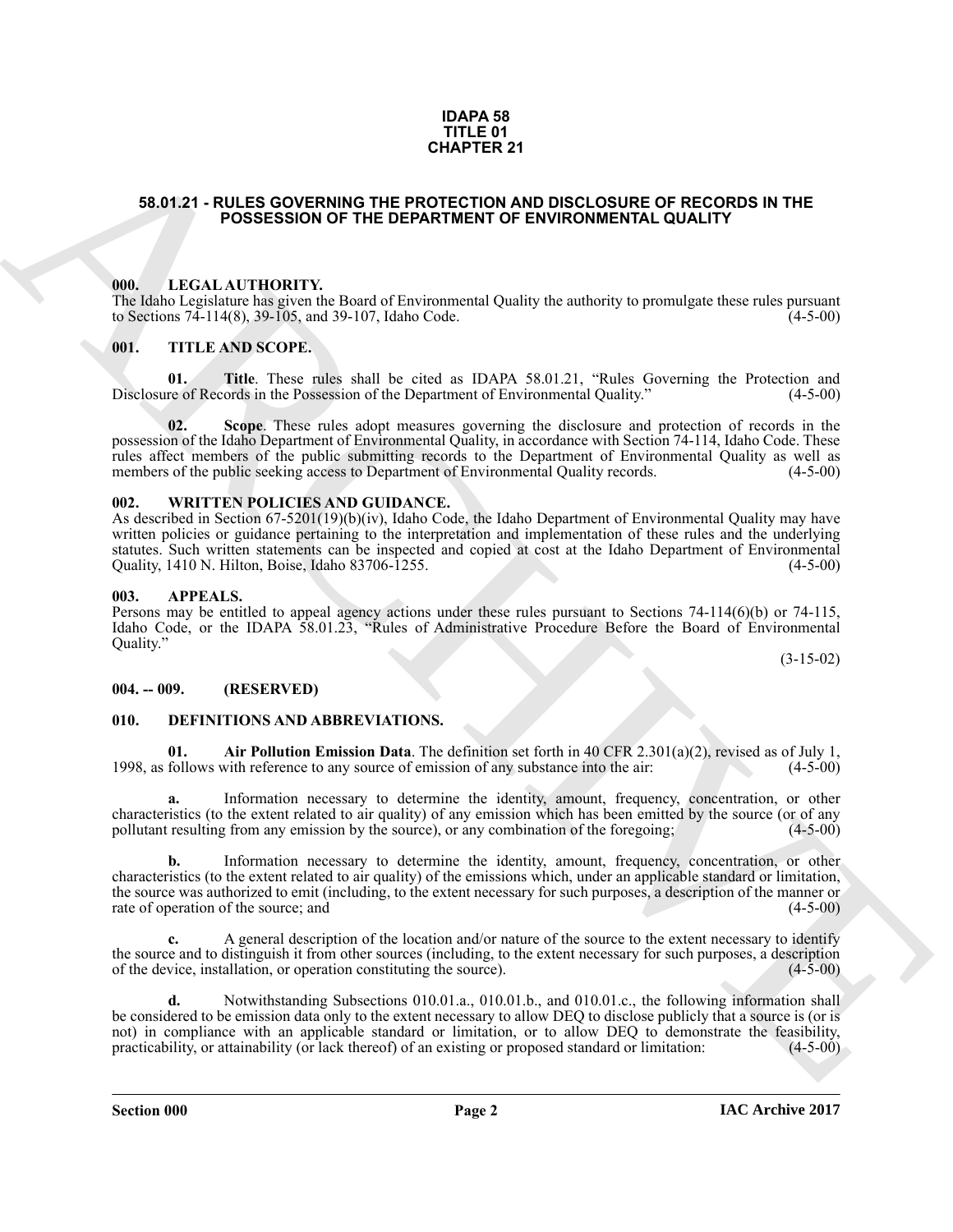## *Department of Environmental Quality of Records in the Possession of DEQ*

### <span id="page-2-4"></span><span id="page-2-3"></span><span id="page-2-2"></span><span id="page-2-1"></span>*IDAHO ADMINISTRATIVE CODE IDAPA 58.01.21 - Protection & Disclosure*

|                            | <b>Department of Environmental Quality</b>                                                                                                                                                                                                                                                                                                                  | of Records in the Possession of DEQ                                                                       |            |
|----------------------------|-------------------------------------------------------------------------------------------------------------------------------------------------------------------------------------------------------------------------------------------------------------------------------------------------------------------------------------------------------------|-----------------------------------------------------------------------------------------------------------|------------|
| 1.<br>purposes; and        | installation (or any component thereof) which was produced, developed, installed, and used only for research                                                                                                                                                                                                                                                | Information concerning research, or the results of research, on any project, method, device, or           | $(4-5-00)$ |
| $\overline{11}$ .          | designed and intended to be marketed or used commercially but not yet so marketed or used.                                                                                                                                                                                                                                                                  | Information concerning any product, method, device, or installation (or any component thereof)            | $(4-5-00)$ |
|                            | or limitation established or publicly proposed pursuant to the CAA or any program administered by DEQ under<br>authority delegated to the state of Idaho under the CAA.                                                                                                                                                                                     | For purposes of the definition of emission data, standard or limitation means any emission standard       | $(4-5-00)$ |
| 02.                        | CAA. The Federal Clean Air Act, 42 U.S.C. Sections 7401, et seq.                                                                                                                                                                                                                                                                                            |                                                                                                           | $(4-5-00)$ |
| 03.                        | <b>CFR.</b> The United States Code of Federal Regulations.                                                                                                                                                                                                                                                                                                  |                                                                                                           | $(4-5-00)$ |
| 04.                        | <b>DEQ</b> . The Idaho Department of Environmental Quality.                                                                                                                                                                                                                                                                                                 |                                                                                                           | $(4-5-00)$ |
| 05.                        | EPA. The United States Environmental Protection Agency.                                                                                                                                                                                                                                                                                                     |                                                                                                           | $(4-5-00)$ |
| 06.                        |                                                                                                                                                                                                                                                                                                                                                             | <b>RCRA</b> . The federal Resource Conservation and Recovery Act, 42 U.S.C., Sections 6901, et seq.       | $(4-5-00)$ |
| 07.                        | including a formula, pattern, compilation, program, computer program, device, method, technique, or process, that:                                                                                                                                                                                                                                          | <b>Trade Secret</b> . The definition set forth in Section $74-114(2)$ , Idaho Code, which is information, | $(4-5-00)$ |
| a.<br>or use; and          | not being readily ascertainable by proper means by, other persons who can obtain economic value from its disclosure                                                                                                                                                                                                                                         | Derives independent economic value, actual or potential, from not being generally known to, and           | $(4-5-00)$ |
| b.                         |                                                                                                                                                                                                                                                                                                                                                             | Is the subject of efforts that are reasonable under the circumstances to maintain its secrecy.            | $(4-5-00)$ |
| c.                         | could cause substantial competitive harm to the person from whom the record was obtained.                                                                                                                                                                                                                                                                   | The definition of trade secret includes commercial or financial information the disclosure of which       | $(4-5-00)$ |
| 08.                        | record is claimed to be a trade secret subject to protection from public disclosure by DEQ.                                                                                                                                                                                                                                                                 | Trade Secret Claim. Notice by a person submitting a record to DEQ that a record or a portion of a         | $(4-5-00)$ |
| 011.                       | RECORDS SUBJECT TO DISCLOSURE.                                                                                                                                                                                                                                                                                                                              |                                                                                                           |            |
| 01.<br>DEQ shall disclose: | Idaho Code, or to comply with public notice, comment or hearing requirements established in state statutes or rules<br>implementing programs delegated or authorized to the state of Idaho under the CAA or RCRA, and after DEQ has<br>followed the procedures set forth in Section 74-114(6), Idaho Code, for information subject to a trade secret claim, | Trade Secrets Subject to Disclosure. Upon receipt of a request pursuant to Chapter 1, Title 74,           | $(4-5-00)$ |
| a.                         | any program administered by DEQ under authority delegated to the state of Idaho under the CAA;                                                                                                                                                                                                                                                              | Air pollution emission data required to be submitted to or obtained by DEQ pursuant the CAA or            | $(4-5-00)$ |
| b.                         | The contents of any Title V operating permit; and                                                                                                                                                                                                                                                                                                           |                                                                                                           | $(4-5-00)$ |
| c.                         | disposal facility permit pursuant to Chapter 44, Title 39, Idaho Code.                                                                                                                                                                                                                                                                                      | The name and address of any applicant or permittee for hazardous waste treatment, storage, or             | $(4-5-00)$ |
| 02.                        |                                                                                                                                                                                                                                                                                                                                                             | Other Program Records. All DEQ records not listed in Subsection 011.01 and required to be                 |            |

#### <span id="page-2-10"></span><span id="page-2-9"></span><span id="page-2-8"></span><span id="page-2-7"></span><span id="page-2-6"></span><span id="page-2-5"></span><span id="page-2-0"></span>**011. RECORDS SUBJECT TO DISCLOSURE.**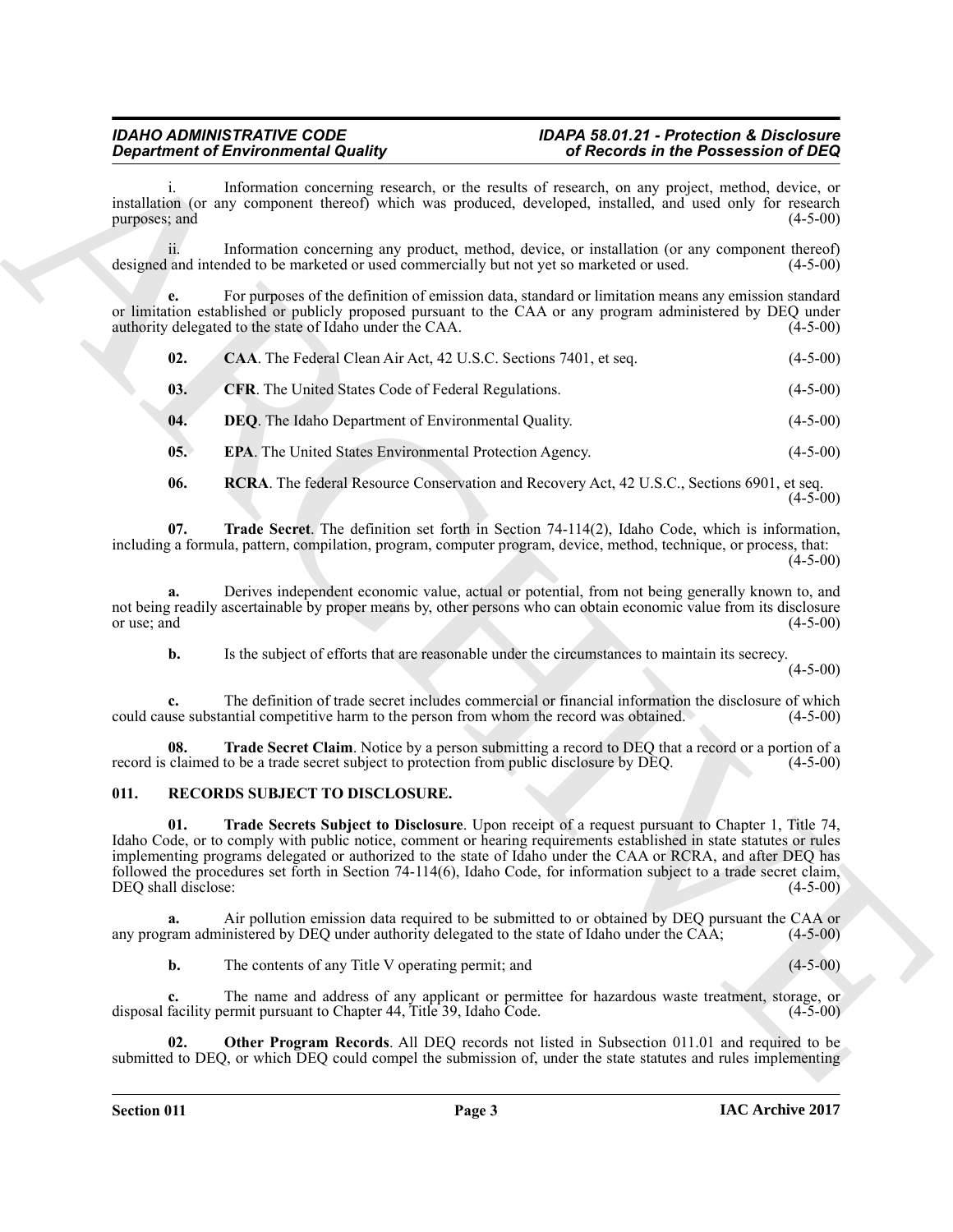*Department of Environmental Quality of Records in the Possession of DEQ*

<span id="page-3-0"></span>**012. NOTICE OF TRADE SECRET CLAIM.**

**b.** To expedite any subsequent trade secret determinations, persons making a claim are encouraged to upporting information substantiating a trade secret claim with the original submittal. (4-5-00) include supporting information substantiating a trade secret claim with the original submittal.

of a trade secret claim on each page or other portion of information at the time of submittal by the placement of a

**a.** It shall be the responsibility of any person providing a record to DEQ to give notice of the existence

programs delegated or authorized to the state of Idaho under the CAA or RCRA, shall be made available for public inspection and copying except to the extent to which such records are a trade secret in which case the record shall be kept confidential according to the procedures set forth in Section 74-114. Idaho Code, and these rules.

kept confidential according to the procedures set forth in Section 74-114, Idaho Code, and these rules.

**Portions of Records**. If a portion of a record or a portion of a page is non-confidential and the other portion is subject to a trade secret claim, the two (2) portions shall be clearly identified by the person making the claim at the time of submittal. Information for which a trade secret claim is made is encouraged to be submitted separately if feasible and if such segregation would facilitate identification and handling by DEQ. (4-5-00)

<span id="page-3-7"></span><span id="page-3-4"></span>**03. Absence of Trade Secret Claim**. (4-5-00)

If no trade secret claim accompanies a record received by DEQ, the record is subject to disclosure to the public by DEQ in accordance with applicable state law and policy without further notice to the person making the submittal. (4-5-00) the submittal.  $(4-5-00)$ 

**b.** If a person has not asserted a trade secret claim for a record for which it might be expected to assert a trade secret claim, DEQ may inquire whether the person asserts a trade secret claim covering the information.

<span id="page-3-8"></span>**Subsequent Trade Secret Claim**. If a trade secret claim covering a record or portion of a record is made after the information is initially submitted to DEQ, DEQ will make such efforts as are practicable in light of prior disclosure, to associate the late trade secret claim with the previously submitted record. (4-5-00) prior disclosure, to associate the late trade secret claim with the previously submitted record.

<span id="page-3-5"></span>Handling of Records. DEQ records, or portions of records, for which a trade secret claim has been asserted shall be treated as being entitled to confidential treatment until there has been a determination in accordance with the procedures set out in Section 74-114(6), Idaho Code, that the information is not entitled to confidential treatment.  $(4-5-00)$ treatment. (4-5-00)

#### <span id="page-3-9"></span><span id="page-3-1"></span>**013. NOTIFICATION TO PERSON REQUESTING DISCLOSURE.**

**Strainers of Encyclopedia and Surface Control in the Concept of Encyclopedia and Surface Control in the Poisson Control in the Concept of Encyclopedia and Surface Control in the Concept of Control in the Concept of Contr** At the time that DEQ provides a request for substantiation to a person making a trade secret claim, DEQ may furnish a notice to the person whose request for release of the record is pending that the information requested may be entitled to protection from public disclosure under these rules and Section 74-114, Idaho Code, that further inquiry by DEQ is required, that the person making the request will be notified when a final confidentiality determination is made, and the approximate time frame within which the determination will occur. (4-5-00) made, and the approximate time frame within which the determination will occur.

#### <span id="page-3-10"></span><span id="page-3-2"></span>**014. REQUEST FOR SUBSTANTIATION.**

<span id="page-3-12"></span>**01. Timing of Determination**. Even though no request for disclosure of the record has been received, DEQ may at any time request substantiation of a trade secret claim. (4-5-00)

<span id="page-3-11"></span>**02. Preliminary Determination**. If request is received by DEQ from a member of the public seeking disclosure of information subject to a trade secret claim or if DEQ determines that information subject to a trade secret claim may be disclosed pursuant to public notice, comment or hearing, and the DEQ Director determines such information may be subject to disclosure, DEQ shall send a written request for substantiation to the person making

<span id="page-3-6"></span><span id="page-3-3"></span>**01. Notice to Be Included in Submittals**. (4-5-00)

 $(4 - 5 - 00)$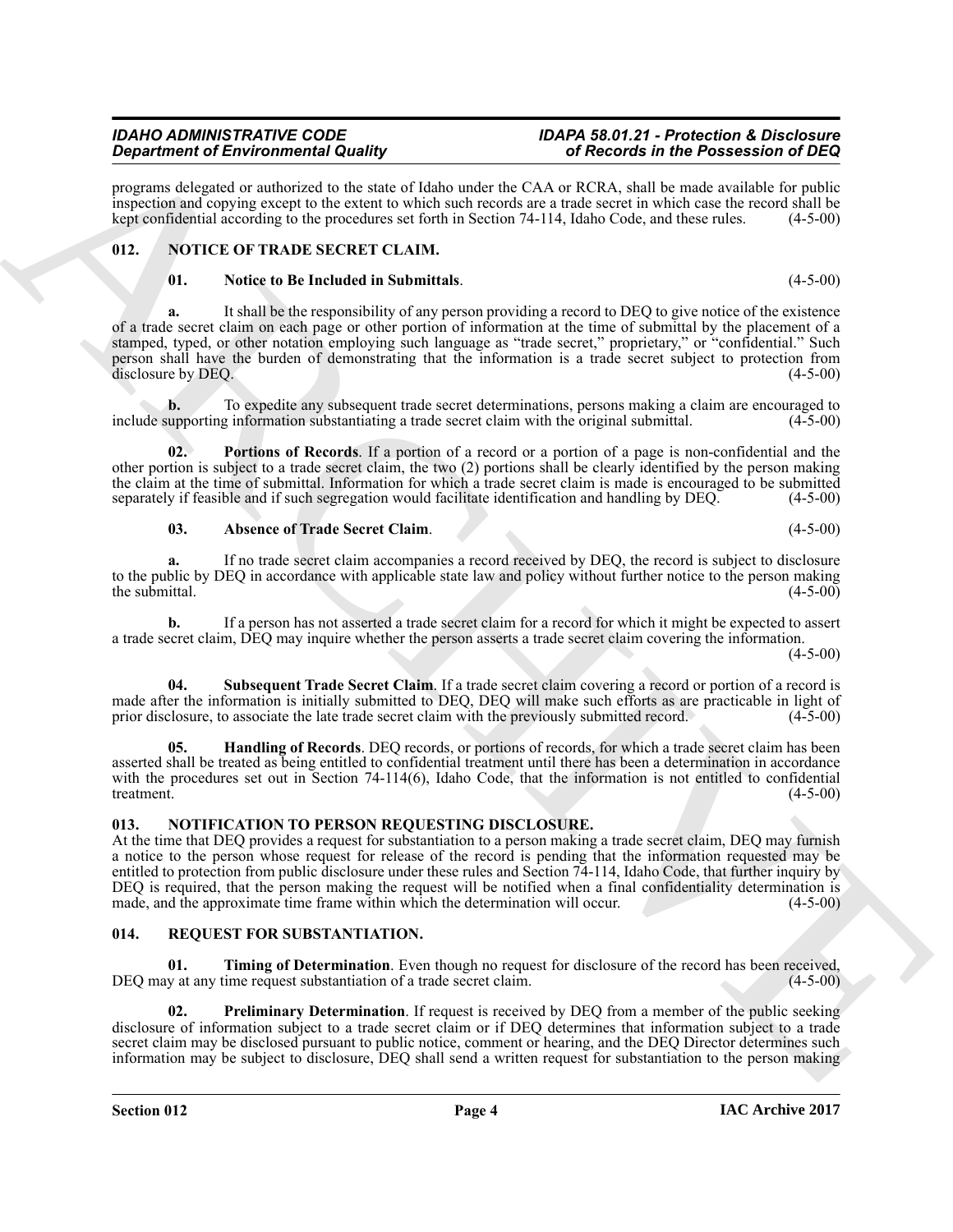the claim pursuant to Section 74-114(6), Idaho Code. The request shall inform the person that a public records request<br>is pending or that a public notice, comment or hearing is pending. is pending or that a public notice, comment or hearing is pending.

<span id="page-4-5"></span>**03. Contents of Request for Substantiation**. The written request for substantiation shall invite the person making the trade secret claim to comment on the following points: (4-5-00)

**a.** The specific portions of the record, including portions of each page, which are alleged to be entitled lential treatment; (4-5-00) to confidential treatment:

**b.** Measures taken by the person making the claim to guard against nonconsensual disclosure of the ion to others, and the means by which such measures will be continued in the future; (4-5-00) information to others, and the means by which such measures will be continued in the future;

**c.** The extent to which the information has been consensually disclosed to others and the precautions connection therewith; (4-5-00) taken in connection therewith;

**d.** Pertinent confidentiality determinations, if any, by EPA or other state and federal agencies;

 $(4-5-00)$ 

**e.** Any relevant facts which would support the claim that the information meets the definition of cret" set out in Section 010 above: and (4-5-00) "trade secret" set out in Section 010 above; and

**f.** If appropriate, the reason that the information is not required to be disclosed by state or federal including Section 74-114(1), Idaho Code. (4-5-00) statute including Section  $74-114(1)$ , Idaho Code.

<span id="page-4-6"></span>**04. Submittal of Substantiation Response**. A response to a request for substantiation of a trade secret claim shall be submitted to DEQ by the person claiming the trade secret protection within ten (10) working days after receipt of the request for substantiation or the information subject to the claim shall be disclosed without further notice. (4-5-00) notice.  $(4-5-00)$ 

<span id="page-4-4"></span>**05. Confidentiality of Substantiation Response**. A response to a request for substantiation of a trade im may itself contain information subject to protection from public disclosure. (4-5-00) secret claim may itself contain information subject to protection from public disclosure.

#### <span id="page-4-3"></span><span id="page-4-1"></span><span id="page-4-0"></span>**015. FINAL DETERMINATION OF TRADE SECRET CLAIM.**

**Strainer of Environmental Guality Constrainers** of Encyclopedia and the Poissession of Distribution of the Society of the Society of the Society of the Society of the Society of the Society of the Society of the Society **01. Final Determination**. Within three (3) working days after receipt of the business's timely response to a request for substantiation, the DEQ Director shall make a final determination concerning whether the information is protected from public disclosure pursuant to Section 74-114, Idaho Code, and shall notify the person requesting the information and the person asserting the trade secret claim of the determination. (4-5-00) information and the person asserting the trade secret claim of the determination.

<span id="page-4-2"></span>**02.** Criteria for Determination. In making a final determination whether a record or portion of a a trade secret, the DEO Director shall consider whether: (4-5-00) record is a trade secret, the DEQ Director shall consider whether:

**a.** A trade secret claim has been asserted which has not expired by its terms, nor been waived or withdrawn; (4-5-00) withdrawn; (4-5-00) (4-6-00)

**b.** The person has satisfactorily shown that reasonable measures to protect the confidentiality of the ion have been taken, and that such measures will continue to be taken: (4-5-00) information have been taken, and that such measures will continue to be taken;

**c.** The information is not, and has not been, reasonably obtainable without the business's consent by other persons (other than governmental bodies) by use of legitimate means (other than discovery based on a showing of special need in a judicial or quasi-judicial proceeding);

**d.** A state or federal statute does not specifically require disclosure of the information; and (4-5-00)

**e.** The person has satisfactorily shown that the information meets the definition of "trade secret" set ction 010 above.  $(4-5-00)$ out in Section 010 above.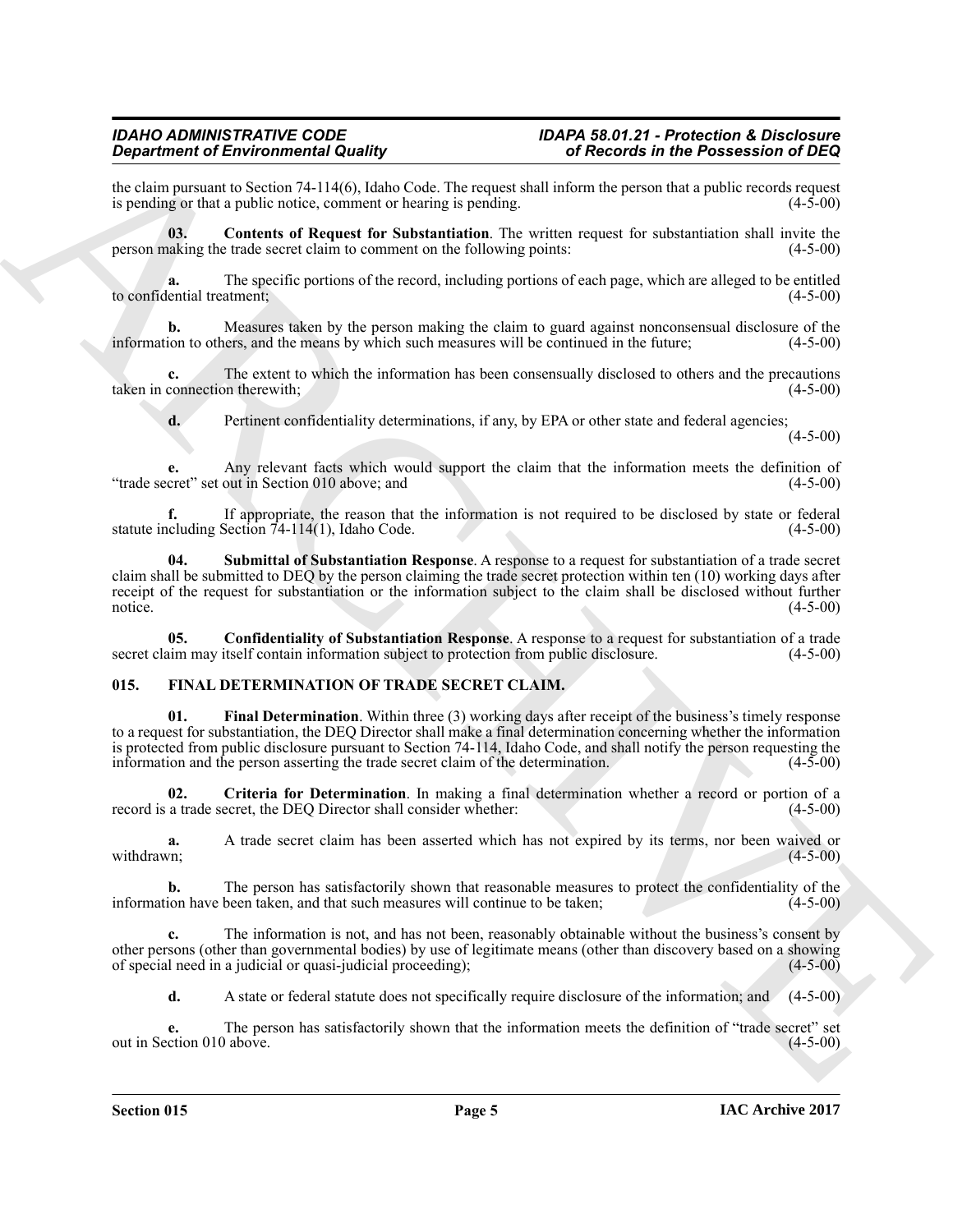#### <span id="page-5-3"></span><span id="page-5-0"></span>**016. DISCLOSURE OF RECORDS TO CERTAIN PERSONS UNDER A CONTINUING CLAIM.**

<span id="page-5-6"></span>**01. Situations for a Continuing Claim**. DEQ may disclose a record which is a trade secret or which is subject to a trade secret claim under a continuing claim in accordance with Section 74-114(4), Idaho Code, as  $f_{0}$  follows:  $(4-5-00)$ 

**a.** To any officer, employee, or authorized representative of the state or the United States as necessary out the provisions of state or federal law, or when relevant to any proceeding thereunder: (4-5-00) to carry out the provisions of state or federal law, or when relevant to any proceeding thereunder;

As determined necessary by the DEQ Director to protect the public health and safety from stantial endangerment; and (4-5-00) imminent and substantial endangerment; and

**c.** As required by state or federal law including for discovery in the normal course of judicial or administrative adjudicatory proceedings, subject to the law and rules of evidence and of discovery governing such proceedings. (4-5-00) proceedings.  $(4-5-00)$ 

#### <span id="page-5-4"></span>**02. Notice of a Continuing Claim**. (4-5-00)

**a.** DEQ shall give notice of a continuing trade secret claim by noting its existence in a cover letter, or effective means if a cover letter is impractical, at the time the record is disclosed. (4-5-00) by other effective means if a cover letter is impractical, at the time the record is disclosed.

**b.** DEQ shall notify the person receiving the information subject to a continuing trade secret claim that DEQ's disclosure does not waive the claim nor authorize any further disclosure by the person receiving the record.  $(4-5-00)$ 

**c.** DEQ shall disclose a record under Subsections 016.01.a. and 016.01.b. only if the person receiving the record agrees in writing to exercise all means legally available to protect the relevant record or portion of the record from further disclosure. (4-5-00) record from further disclosure.

<span id="page-5-5"></span>**03.** Record of Disclosures. DEQ shall adopt a procedure to maintain a record of any disclosures of pr portion of records subject to a continuing trade secret claim. (4-5-00) records or portion of records subject to a continuing trade secret claim.

#### <span id="page-5-7"></span><span id="page-5-1"></span>**017. SAFEGUARDING OF TRADE SECRET INFORMATION.**

<span id="page-5-9"></span>**01. Prohibition on Disclosure**. No DEQ officer or employee may disclose any information subject to a ret claim except as specifically mandated by statute. (4-5-00) trade secret claim except as specifically mandated by statute.

<span id="page-5-8"></span>**02. Dissemination Within DEQ**. Access to information subject to a trade secret claim by DEQ employees, contractors, or other representatives shall be limited to access required to carry out the person's duties on behalf of DEQ. (4-5-00) behalf of DEQ.

<span id="page-5-11"></span><span id="page-5-10"></span>**03. Segregation of Information**. Any information subject to a trade secret claim and received by DEQ after the effective date of these rules shall be placed in a clearly marked, confidential section of the relevant file.  $(4 - 5 - 00)$ 

**Equivariant of Environmental Guality and the Contexts of Archives Contexts and the Poissession of BEQ<br>
U.S. USELUS URL OF NECOLASTIVE PROPOSITION PROPOSITION CONTENTS (NECOLASTIVE ARCHIVES)<br>
We also control in the Conten 04. Training**. DEQ shall train all new employees, and periodically train existing employees, in the proper filing, tracking and physical handling of records subject to a trade secret claim, and in the procedures established by these rules, Section 74-114, Idaho Code, and any relevant policies adopted by DEQ. Training shall be as frequent and extensive as deemed necessary by the DEQ Director. (4-5-00) as frequent and extensive as deemed necessary by the DEQ Director.

#### <span id="page-5-2"></span>**018. -- 999. (RESERVED)**